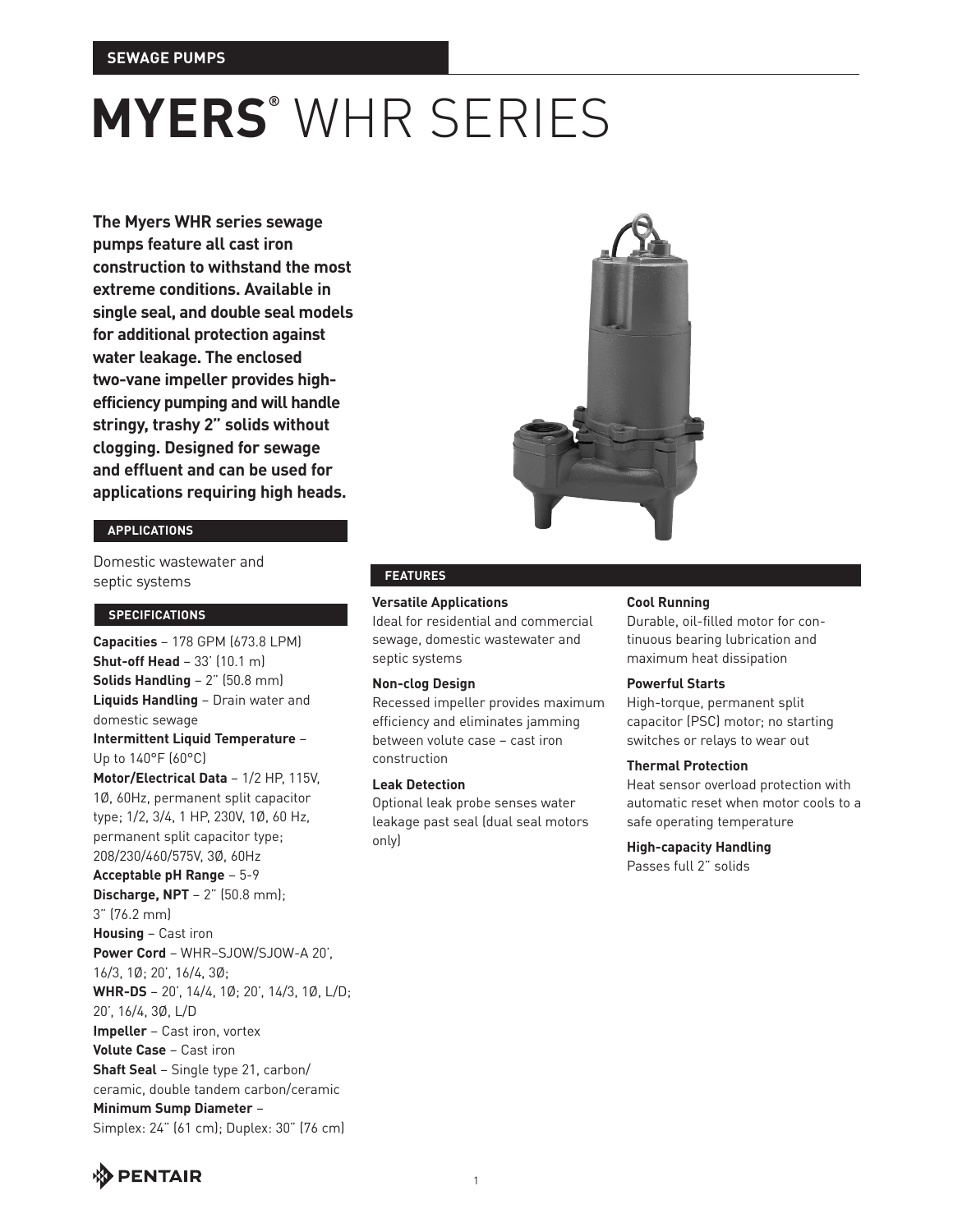### **ordering information**

| Catalog<br><b>Number</b>        | <b>HP</b> | <b>Volts</b> | Phase/<br><b>Cycles</b> | <b>Discharge</b><br><b>Size</b> | <b>Switch</b><br><b>Type</b> | Cord<br>Length | Approx.<br>Wt.<br>Lbs. |
|---------------------------------|-----------|--------------|-------------------------|---------------------------------|------------------------------|----------------|------------------------|
| <b>WHR SERIES (Single Seal)</b> |           |              |                         |                                 |                              |                |                        |
| <b>WHR5-11C</b>                 | 1/2       | 115          | 1/60                    | 2"                              | Manual                       | 20'            | 75                     |
| <b>WHR5-21C</b>                 | 1/2       | 230          | 1/60                    | 2"                              | Manual                       | 20'            | 75                     |
| <b>WHR5P-1*</b>                 | 1/2       | 115          | 1/60                    | 2"                              | Automatic*                   | 20'            | 76                     |
| <b>WHR5P-2*</b>                 | 1/2       | 230          | 1/60                    | 2"                              | Automatic*                   | 20'            | 76                     |
| <b>WHR5-03</b>                  | 1/2       | 200          | 3/60                    | 2"                              | Manual                       | 20'            | 75                     |
| <b>WHR5-23</b>                  | 1/2       | 230          | 3/60                    | 2"                              | Manual                       | 20'            | 75                     |
| <b>WHR5-43</b>                  | 1/2       | 460          | 3/60                    | 2"                              | Manual                       | 20'            | 75                     |
| <b>WHR5-53</b>                  | 1/2       | 575          | 3/60                    | 2"                              | Manual                       | 20'            | 75                     |
| <b>WHR7-21C</b>                 | 3/4       | 230          | 1/60                    | 2"                              | Manual                       | 20'            | 79                     |
| <b>WHR7P-2*</b>                 | 3/4       | 230          | 1/60                    | 2"                              | Automatic*                   | 20'            | 80                     |
| <b>WHR7-03</b>                  | 3/4       | 200          | 3/60                    | 2"                              | Manual                       | 20'            | 79                     |
| <b>WHR7-23</b>                  | 3/4       | 230          | 3/60                    | 2"                              | Manual                       | 20'            | 79                     |
| <b>WHR7-43</b>                  | 3/4       | 460          | 3/60                    | 2"                              | Manual                       | 20'            | 79                     |
| <b>WHR7-53</b>                  | 3/4       | 575          | 3/60                    | 2"                              | Manual                       | 20'            | 79                     |
| <b>WHR10-21C</b>                |           | 230          | 1/60                    | 2"                              | Manual                       | 20'            | 85                     |
| <b>WHR10P-2*</b>                | 1         | 230          | 1/60                    | 2"                              | Automatic*                   | 20'            | 86                     |
| WHR10-03                        | 1         | 200          | 3/60                    | 2"                              | Manual                       | 20'            | 85                     |
| <b>WHR10-23</b>                 | 1         | 230          | 3/60                    | 2"                              | Manual                       | 20'            | 85                     |
| <b>WHR10-43</b>                 |           | 460          | 3/60                    | 2"                              | Manual                       | 20'            | 85                     |
| <b>WHR10-53</b>                 |           | 575          | 3/60                    | 2"                              | Manual                       | 20'            | 85                     |

| <b>Catalog Number</b>           | <b>HP</b>      | <b>Volts</b> | Phase/<br><b>Cycles</b> | <b>Wire Size</b> | <b>Discharge</b><br><b>Size</b> | <b>Switch</b><br>Type | Cord<br>Length | Approx.<br>Wt. Lbs. |
|---------------------------------|----------------|--------------|-------------------------|------------------|---------------------------------|-----------------------|----------------|---------------------|
| <b>WHR SERIES (Double Seal)</b> |                |              |                         |                  |                                 |                       |                |                     |
| <b>WHR5-11-DS</b>               | 1/2            | 115          | $\mathbf{1}$            | 14/4             | 2"                              | Manual                | 20'            | 80                  |
| <b>WHR5-01-DS</b>               | 1/2            | 208          | $\mathbf{1}$            | 14/4             | 2"                              | Manual                | 20'            | 80                  |
| <b>WHR5-21-DS</b>               | 1/2            | 230          | $\mathbf{1}$            | 14/4             | 2"                              | Manual                | 20'            | 80                  |
| <b>WHR5-11-DS-L/D</b>           | 1/2            | 115          | $\mathbf{1}$            | 16/3             | 2"                              | Manual                | 20'            | 80                  |
| <b>WHR5-01-DS-L/D</b>           | 1/2            | 208          | $\mathbf{1}$            | 16/3             | 2"                              | Manual                | 20'            | 80                  |
| <b>WHR5-21-DS-L/D</b>           | 1/2            | 230          | $\mathbf{1}$            | 16/4             | 2"                              | Manual                | 20'            | 80                  |
| <b>WHR5-03-DS-L/D</b>           | 1/2            | 208          | 3                       | 16/4             | 2"                              | Manual                | 20'            | 80                  |
| <b>WHR5-23-DS-L/D</b>           | 1/2            | 230          | 3                       | 16/4             | 2"                              | Manual                | 20'            | 80                  |
| <b>WHR5-43-DS-L/D</b>           | 1/2            | 460          | 3                       | 16/4             | 2"                              | Manual                | 20'            | 80                  |
| <b>WHR5-53-DS-L/D</b>           | 1/2            | 575          | 3                       | 16/4             | 2"                              | Manual                | 20'            | 80                  |
| <b>WHR7-21-DS</b>               | 3/4            | 230          | $\mathbf{1}$            | 14/4             | 2"                              | Manual                | 20'            | 85                  |
| <b>WHR7-21-DS-L/D</b>           | 3/4            | 230          | $\mathbf{1}$            | 16/3             | 2"                              | Manual                | 20'            | 85                  |
| <b>WHR7-03-DS-L/D</b>           | 3/4            | 208          | 3                       | 16/4             | 2"                              | Manual                | 20'            | 85                  |
| <b>WHR7-23-DS-L/D</b>           | 3/4            | 230          | 3                       | 16/4             | 2"                              | Manual                | 20'            | 85                  |
| <b>WHR7-43-DS-L/D</b>           | 3/4            | 460          | 3                       | 16/4             | 2"                              | Manual                | 20'            | 85                  |
| <b>WHR7-53-DS-L/D</b>           | 3/4            | 575          | 3                       | 16/4             | 2"                              | Manual                | 20'            | 85                  |
| <b>WHR10-01-DS</b>              | 1              | 208          | $\mathbf{1}$            | 14/4             | 2"                              | Manual                | 20'            | 90                  |
| <b>WHR10-21-DS</b>              | 1              | 230          | $\mathbf{1}$            | 14/4             | 2"                              | Manual                | 20'            | 90                  |
| <b>WHR10-21-DS-L/D</b>          | $\overline{1}$ | 230          | $\mathbf{1}$            | 16/3             | 2"                              | Manual                | 20'            | 90                  |
| <b>WHR10-03-DS-L/D</b>          | 1              | 208          | 3                       | 18/4             | 2"                              | Manual                | 20'            | 90                  |
| <b>WHR10-23-DS-L/D</b>          | $\mathbf{1}$   | 230          | 3                       | 18/4             | 2"                              | Manual                | 20'            | 90                  |
| <b>WHR10-43-DS-L/D</b>          | $\mathbf{1}$   | 460          | 3                       | 18/4             | 2"                              | Manual                | 20'            | 90                  |
| WHR10-53-DS-L/D                 |                | 575          | 3                       | 18/4             | 2"                              | Manual                | 20'            | 90                  |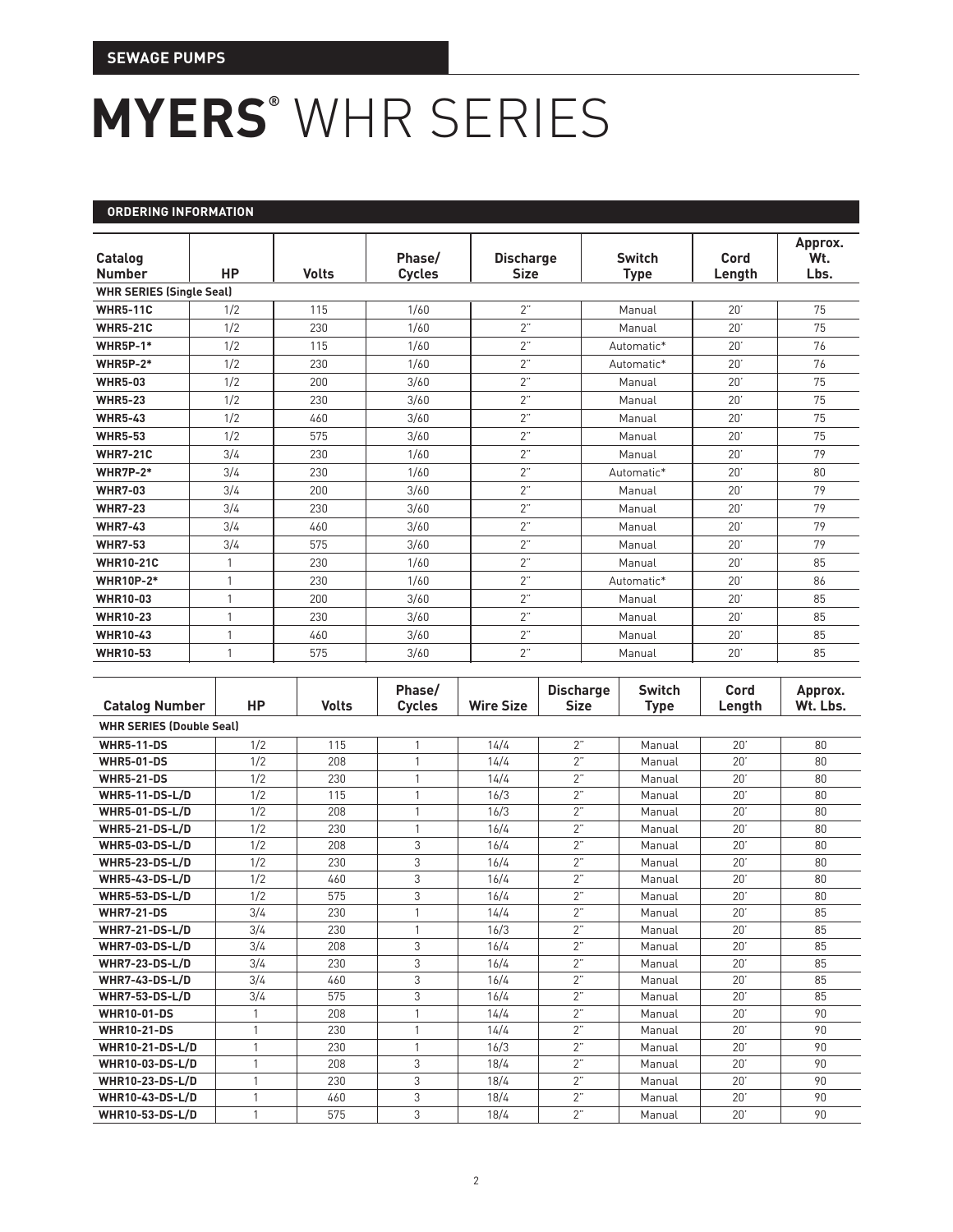#### **DIMENSIONS**





#### **PUMP PERFORMANCE**







| <b>FULL LOAD AMP DATA</b> |                    |                |  |  |  |
|---------------------------|--------------------|----------------|--|--|--|
| <b>Single Seal</b>        | <b>Dual Seal</b>   | <b>FLA</b>     |  |  |  |
| <b>WHR5-11</b>            | <b>WHR5-11-DS</b>  | 10.5           |  |  |  |
| <b>WHR5-01</b>            | <b>WHR5-01-DS</b>  | 8              |  |  |  |
| <b>WHR5-21</b>            | <b>WHR5-21-DS</b>  | 5.25           |  |  |  |
| <b>WHR5-03</b>            | <b>WHR5-03-DS</b>  | 3.6            |  |  |  |
| <b>WHR5-23</b>            | <b>WHR5-23-DS</b>  | 3.2            |  |  |  |
| <b>WHR5-43</b>            | <b>WHR5-43-DS</b>  | 1.6            |  |  |  |
| <b>WHR5-43</b>            | <b>WHR5-43-DS</b>  | 1.3            |  |  |  |
| <b>WHR7-01</b>            | <b>WHR7-01-DS</b>  | 7              |  |  |  |
| <b>WHR7-21</b>            | <b>WHR7-21-DS</b>  | 7              |  |  |  |
| <b>WHR7-03</b>            | <b>WHR7-03-DS</b>  | 5.1            |  |  |  |
| <b>WHR7-23</b>            | <b>WHR7-23-DS</b>  | 4.1            |  |  |  |
| <b>WHR7-43</b>            | <b>WHR7-43-DS</b>  | $\overline{2}$ |  |  |  |
| <b>WHR7-53</b>            | <b>WHR7-53-DS</b>  | 16             |  |  |  |
| WHR10-01                  | WHR10-01-DS        | 10.8           |  |  |  |
| WHR10-21                  | <b>WHR10-21-DS</b> | 9.4            |  |  |  |
| WHR10-03                  | WHR10-03-DS        | 6              |  |  |  |
| WHR10-23                  | WHR10-23-DS        | 5.2            |  |  |  |
| WHR10-43                  | WHR10-43-DS        | 2.6            |  |  |  |
| WHR10-53                  | WHR10-53-DS        | 24             |  |  |  |